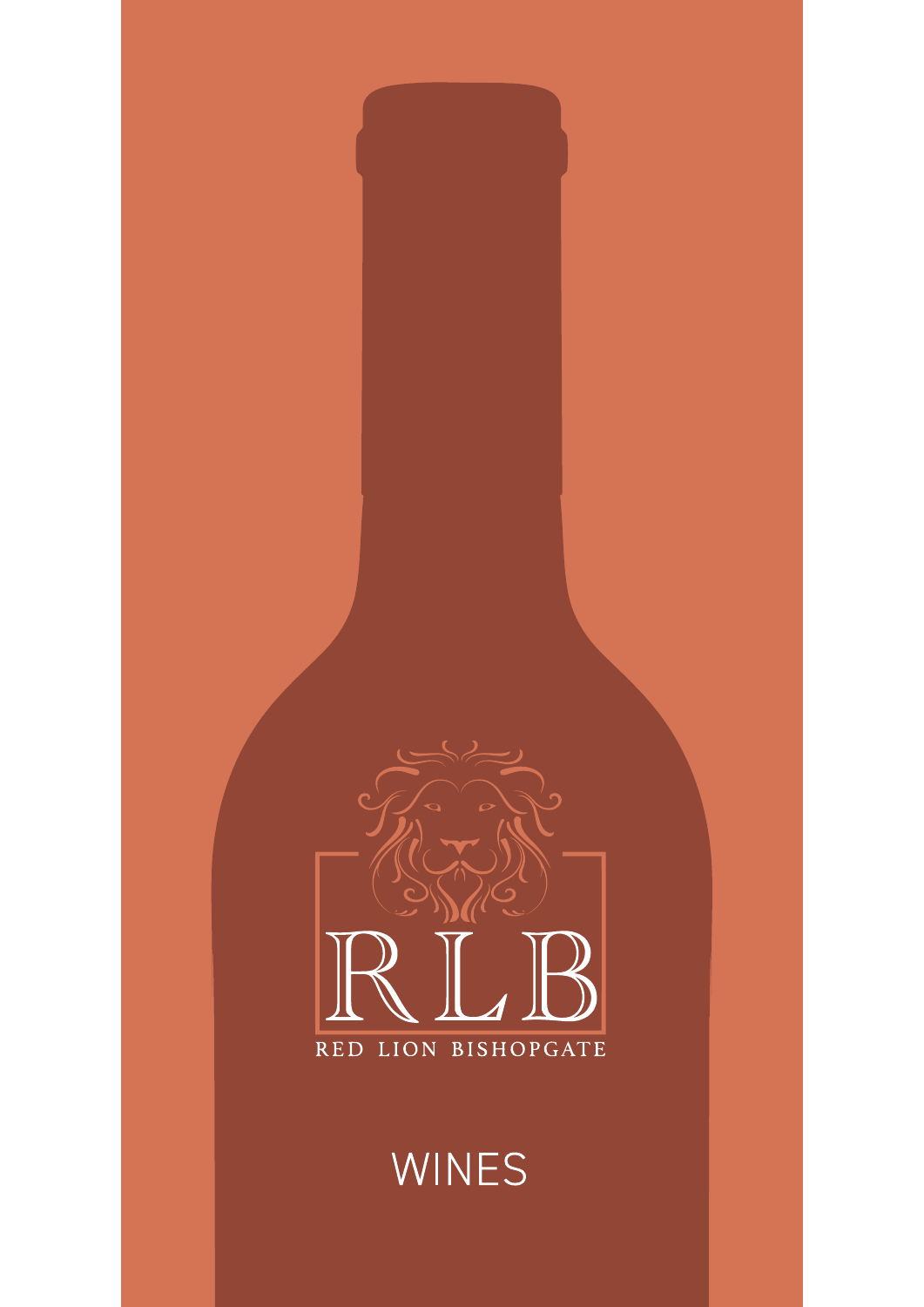# WHITES

Bottle / 125ml / 175ml / 250ml

#### 1. Sauvignon Blanc "Caracara", Chile  $\mathbf{\odot} \mathbf{\odot}$

This vibrantly tropical Sauvignon Blanc is fresh and lively, a great aperitif and an ideal partner for fish and summer salads.

19.95 / 3.85 / 5.15 / 7.15

## 2. Pinot Grigio, "San Antonio", Italy  $\mathbf{Q} \, \widehat{\otimes}$

Ripe fruit aroma with pear and melon flavours on the palate. Crisp and dry. 20.95 / 4.00 / 5.40 / 7.50

#### 3. Chardonnay Mr Goose Esq, Australia

Aromas of candied lemon, lime and honeydew melon. The palate is a fusion of sweet citrus, pear-drop and ripe stone fruits.

22.95 / 4.35 / 5.85 / 8.15

4. Viognier "Caoba", Argentina

Floral and aromatic, fresh and unctuous. Delicate aromas of white flowers with stone fruits on the palate.

23.95 / 4.50 / 6.10 / 8.50

### 5. Picpoul de Pinet "Le Beau Flamant", France

Known as 'the Chablis of the South', Picpoul is crisp and dry but with plenty of stone fruit, melon, and tropical flavours.

26.95 / 5.00 / 6.80 / 9.50

#### 6. Muscadet-Sèvre et Maine Sur Lie, Château du Cléray, France

Steely and focused, this shows its class from the very first aromas of well defined citrus and stone fruit. Dry and incisive on the palate, with great length. 27.95 / 5.20 / 7.00 / 9.85

#### 7. Sauvignon Blanc "Aroha Bay", New Zealand  $\mathbf{\Phi} \mathbf{\mathbb{Q}}$

Aroha Bay has a lively, fresh cut grass nose with plenty of zippy kiwi fruit and tropical fruit flavours typical of the region. 29.95 / 5.50 / 7.50 / 10.50

8. Gavi, "La Battistina", Italy  $\mathbf{\odot}$   $\heartsuit$ 

A gently aromatic, dry white with green apple, lime and herbaceous characters typical of the local Cortese grape. Fruity and fresh with superb texture. 31.95 / 5.85 / 7.95 / 11.15

9. Pinot Gris "Cellar Selection" Sileni, Hawkes Bay, New Zealand

Aromatic peach flavours mingle with beautifully balanced acidity and a long, mineral-led finish. A classic Hawkes Bay wine.

32.95

10. Mâcon Villages "La Crochette" Domaine Loron, France  $\bigcirc\!\!\!\!\! \otimes\otimes$ Crisp and fruity Burgundian made in a fresh style with good depth of flavour and minerality.

34.95

11. Sancerre "Les Fondettes" Sauvion, France

A classically dry and flinty Sauvignon Blanc from this prestigious French region in the Loire Valley. Persistent, aromatic and floral.

40.95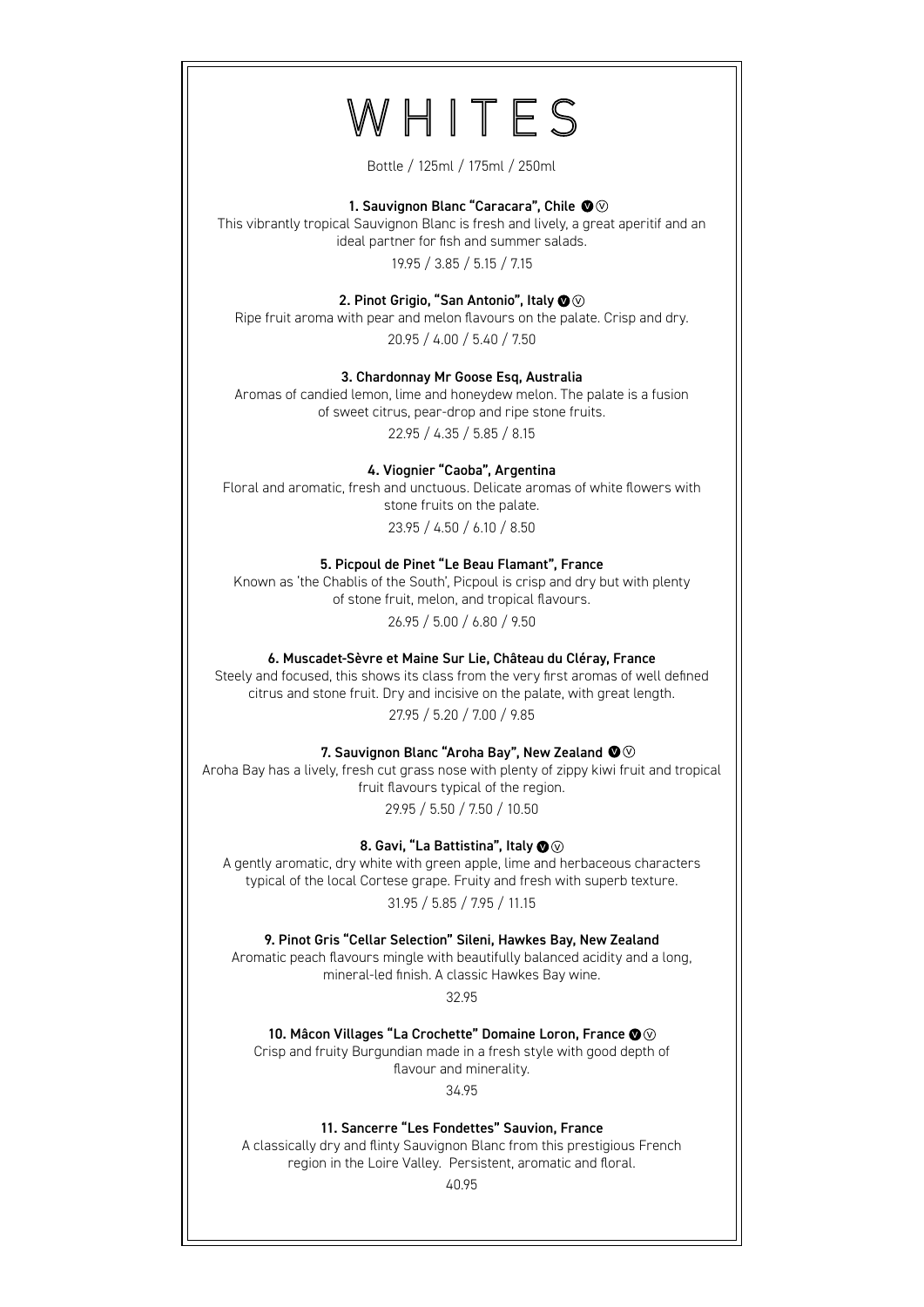

Bottle / 125ml / 175ml / 250ml

#### 12. Merlot "Caracara", Chile  $\mathbf{\odot} \mathbf{\odot}$

Full-bodied, smooth & bursting with rich plum and red cherry fruit, gentle spice, soft tannins and a long finish.

19.95 / 3.85 / 5.15 / 7.15

#### 13. Shiraz/Cinsaut, Grey Gables, South Africa

This exciting blend of Shiraz and Cinsault is full bodied, with ripe berry fruit and a smooth finish.

20.95 / 4.00 / 5.40 / 7.50

### 14. Pinot Noir, "Riviera", France

An exceptionally smooth wine with soft, silky tannins, generous red fruit aromas and flavours of cherry.

22.95 / 4.35 / 5.85 / 8.15

### 15. Malbec "Alto de Mayo", Argentina

Spicy cherries and plum, with notes of blackcurrant and a long smokey finish.

23.95 / 4.50 / 6.10 / 8.50

#### 16. Shiraz Mr Goose Esq, Australia

Rich blackberry, black cherry and plum flavours. Complex oak characters of coffee, vanilla and caramel.

24.95 / 4.70 / 6.35 / 8.85

#### 17. Primitivo "Borgo dei Trulli" Salento, Italy  $\bullet \circledcirc$

Aromas of exotic spices, vanilla, coconut and dried fruits followed by rich blackcurrant, chocolate cake and exotic spice flavours.

25.95 / 4.85 / 6.55 / 9.15

#### 18. Gamay Noir "Jean" Domaine Loron, France

A soft and easy drinking alternative to Beaujolais. Light, fruity and fresh with delicate bubblegum aromas.

26.95 / 5.00 / 6.80 / 9.50

#### 19. Rioja Crianza, Don Placero, Spain

Supple, soft and classic in style. Vibrant and juicy red fruits backed by elegant, lifted vanilla notes.

28.95 / 5.35 / 7.25 / 10.15

#### 20. Colombo et Fils Cote du Rhône, France

A charming Côtes-du-Rhône. Small red fruits and Christmas cake on the nose with a fleshy, silky and spicy palate.

#### 32.95

#### 21. Wild Ferment Shiraz, Yalumba, Australia  $\mathbf{\Phi} \mathbf{\mathbb{Q}}$

A generous nose of rhubarb, berry cheesecake, jelly and jam, warm nutmeg and cinnamon followed by violet, raisin and cherry. The palate shows smokiness, boysenberry and sweet spice leading onto plush chewy tannins.

#### 36.95

#### 22. Château Grande Clotte, Lussac-Saint-Emilion, France

Expressive and open on the nose with notes of ripe berry fruit mixed with vanilla spice. Lovely definition of bramble fruit in the mouth, balanced and silky with a nice freshness and good length.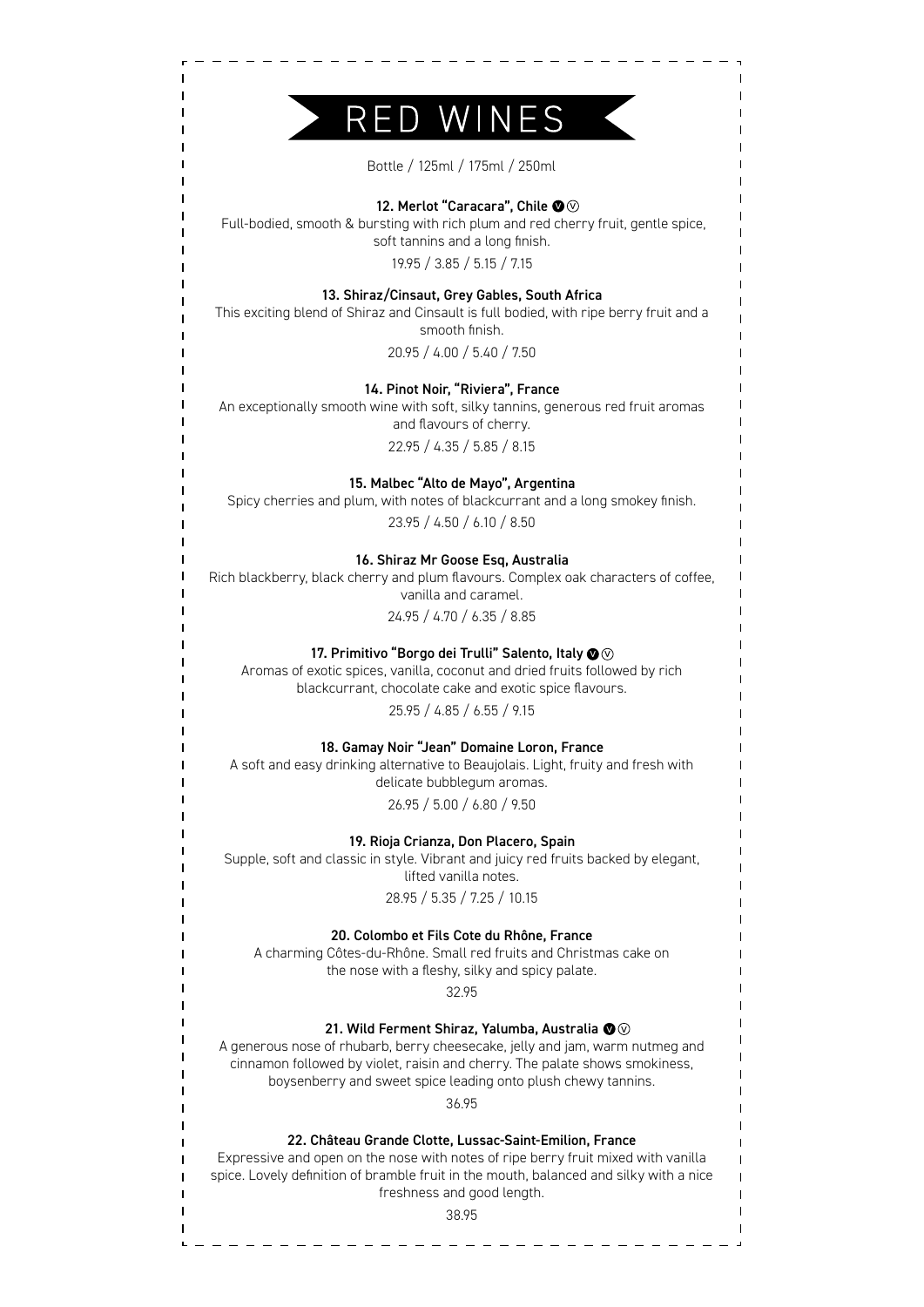# ROSÉ WINES

Bottle / 125ml / 175ml / 250ml

#### 23. Pinot Grigio Rosé, "San Antonio", Italy  $\bullet \circledcirc$

Very light and refreshing with delicate pear-drop fruit. Bright and fresh, terrifically easy to drink.

19.95 / 3.85 / 5.15 / 7.15

### 24. Blush Zinfandel "Hawkes Peak", USA

Ripe, fruity. Packed with sweet strawberry flavours.

20.95 / 4.00 / 5.40 / 7.50

#### 25. Rosé "MiniMI" Mediterranée, Breban, France

Complex and elegant with notes of citrus, flowers and vanilla spice. Beautifully balanced and delightfully fresh.

25.95 / 4.85 / 6.55 / 9.15

# $\gg$  CHAMPAGNES <<<

By the Bottle

26. Gruet Brut Selection Champagne, France @

Gold medal winning (Gilbert & Gaillard) blend of Pinot Noir, Meunier and Chardonnay. Powerful, rich and robust with great finesse.

38.00

#### 27. Henriot Brut Souverain Champagne, France

Brut Souverain is the flagship cuvee of Champagne Henriot, one of the oldest family owned houses. Elegant in style, with notes of honeysuckle and brioche. Lengthy finish.

47.00

## **SPARKLING WINE**

Bottle / 125ml Glass

28. Prosecco Spumanté "Borgo Alato", Italy  $\mathbf{\odot} \otimes$ Fruity, lively and clean with surprising depth of flavour. Hints of greengage and lemon.

28.00 / 7.00

29. Prima Perla Crémant De Limoux Blanc Rosé Brut, Paul Mas, France Aromas of honeysuckle with notes of Roussillon peaches and apricots. Silky in the

mouth with lively touches of grapefruit and blood orange.

36.00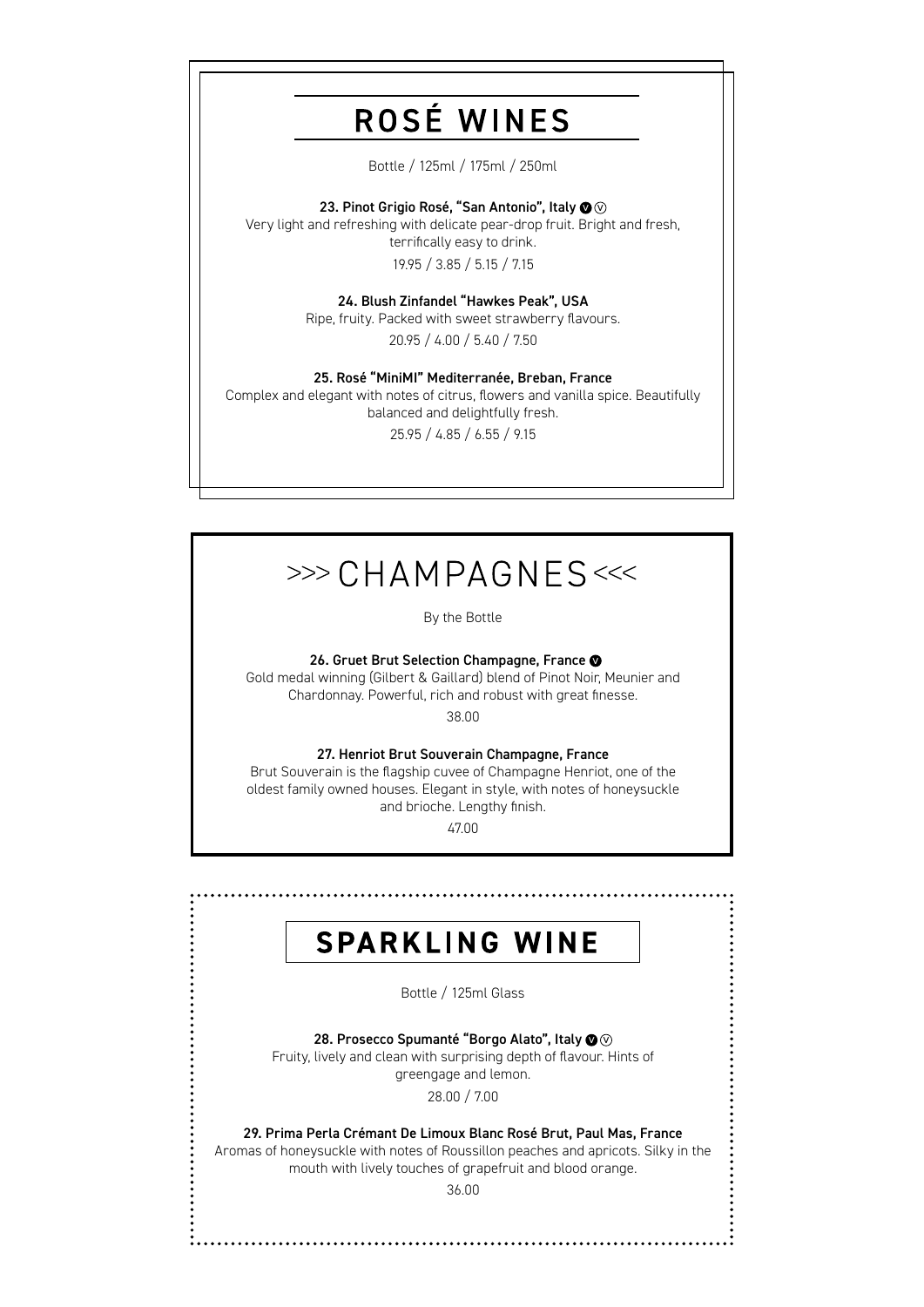# **SHERRY**

#### 30. Classic Oloroso, Fernando de Castilla, Spain  $\mathbf{\Phi} \mathbf{\mathbb{Q}}$

A mahogany, richly coloured wine with aromas of walnuts, spice and a touch of orange peel. Pure and dry.

3.00

31. Classic Manzanilla, Fernando de Castilla, Spain  $\bullet \circledcirc$ 

Decidedly tangy, yeasty and salty nose. The light and crisp palate lures you in with soft apple and citrus flavours.

3.00

# **PORT**

32. Grahams Six Grapes Port, Portugal

Full-bodied, with fragrant blackberry aromas and rich black fruit on the palate.

3.00